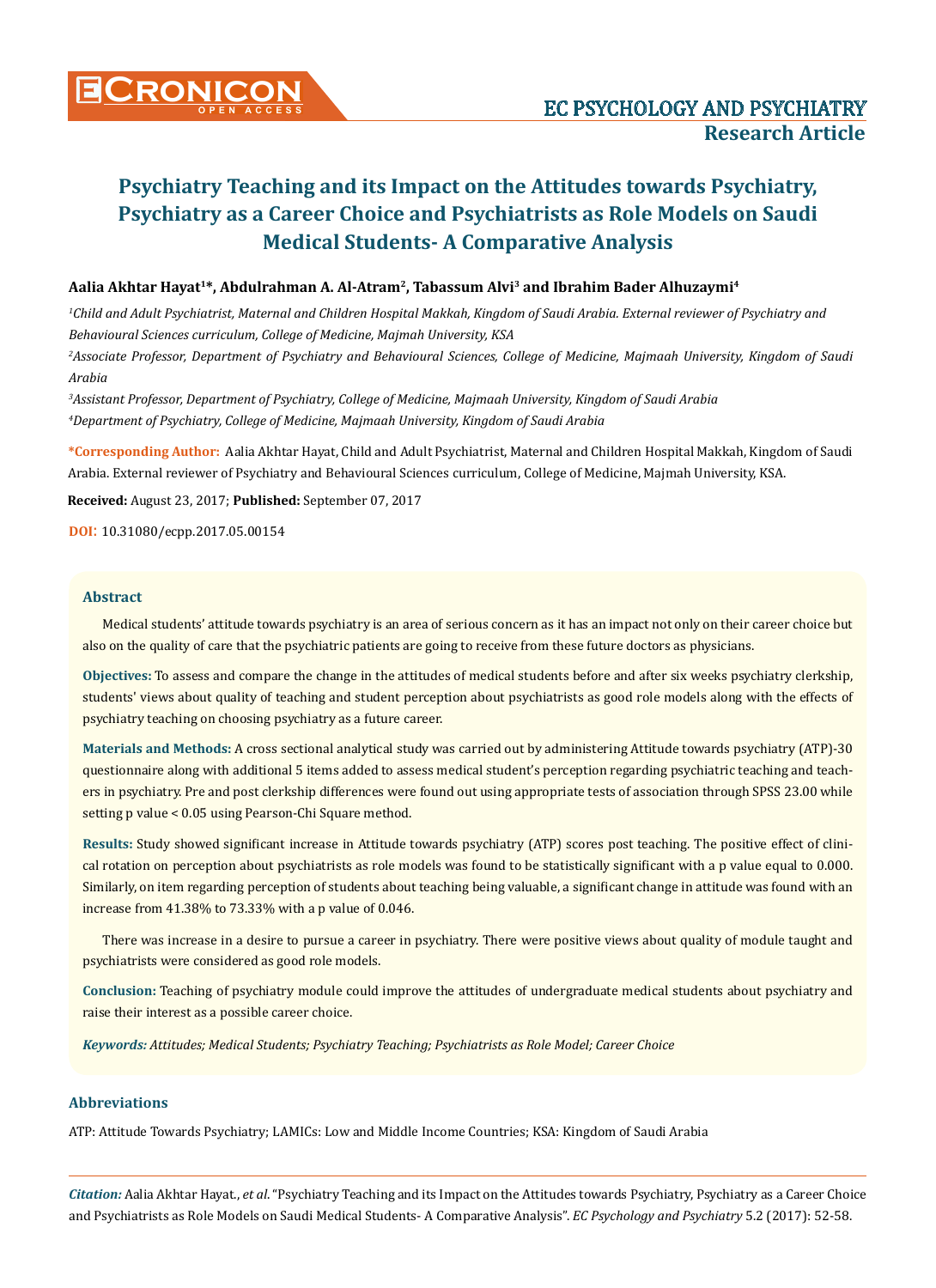#### **Introduction**

Physicians' attitude towards patient is an important factor in understanding and treating the medical illness and it has a significant impact on the quality of care being provided [1]. Unfortunately, psychiatric patients and mental illness are stigmatized and there is prejudice and negative attitude towards them in society as well as in medical community. This serves as a major obstacle in the provision of required treatment of this patient group by physicians and by hindering the recruitment of young graduates in this field [2]. Saudia, like other countries has a high prevalence of psychiatric disorders as shown by different studies in adult, geriatric and adolescent populations. About 39% of depressive symptoms were found in elders in a study by Al Shammari., *et al*. [3] whereas about 16% to 59% of secondary school students were found to have significant levels of mental or emotional symptoms in three different local studies [4-6].

There is already a dearth of mental health professionals in low and middle income countries (LAMICs) where the gap between burden of disease and mental health professionals is increasing day by day and Saudi Arabia is no exception. The total number of professionals in government and private psychiatric practice here is 22 per 100,000 population and psychiatrists constitute only 2/100 000 out of this manpower [7]. To cover this gap it is important that students, from the beginning are encouraged to pursue psychiatry as their field of interest and practice. However, barriers like stigma and negative attitude have rendered psychiatry as an unpopular choice amongst medical students as a future career [8].

Medical students' attitude towards psychiatry is an area of serious concern as it has an impact not only on their career choice but also on the quality of care that the psychiatric patients are going to receive from these future doctors as physicians [9].

Hence, there is a dire need to study such attitudes and try to encourage positive changes through teaching and role modeling. This study is an effort towards assessing whether that's possible through a carefully designed teaching module or not.

The objective of the study is to assess and compare the change in the attitudes of medical students before and after six weeks psychiatry clerkship and student views about quality of teaching and student perception about psychiatrists as good role models. Also to assess the effects of psychiatry teaching on choosing psychiatry as a future career.

### **Materials and Methods**

A cross sectional analytical study was conducted on fourth year medical students of College of Medicine, Majmaah University, Kingdom of Saudi Arabia (KSA). A convenience sample of 60 students was recruited in the study who were about to undergo their psychiatry module rotation.

Updated and modified version of psychiatry module was introduced by a team of internal and external reviewers for medical students that comprised of exposure of students to psychiatric patients in outpatient clinics and inpatient wards, involvement in evaluating outcomes of management through case discussions and a set of formal lectures covering basic areas in psychiatry. It expanded over a time period of 6 weeks.

Ethical clearance was obtained from the Ethics committee of College of Medicine, Majmaah University, before approaching the participants. Study was designed as to get the responses before the commencement of module (pre-test), and after the completion of 6 weeks rotation (post-test) and analyzing any differences in pre and post clerkship responses.

Before administering the pretest, study was explained to the participants and informed consent was obtained. Confidentiality and anonymity was assured by not using the identifying markers like names and roll numbers on the forms in order to avoid response bias. It was clearly explained to the students that the responses or outcome will not affect their grades or examinations. Students were discouraged from discussing the survey questions with each other to avoid peer influence.

*Citation:* Aalia Akhtar Hayat., *et al*. "Psychiatry Teaching and its Impact on the Attitudes towards Psychiatry, Psychiatry as a Career Choice and Psychiatrists as Role Models on Saudi Medical Students- A Comparative Analysis". *EC Psychology and Psychiatry* 5.2 (2017): 52-58.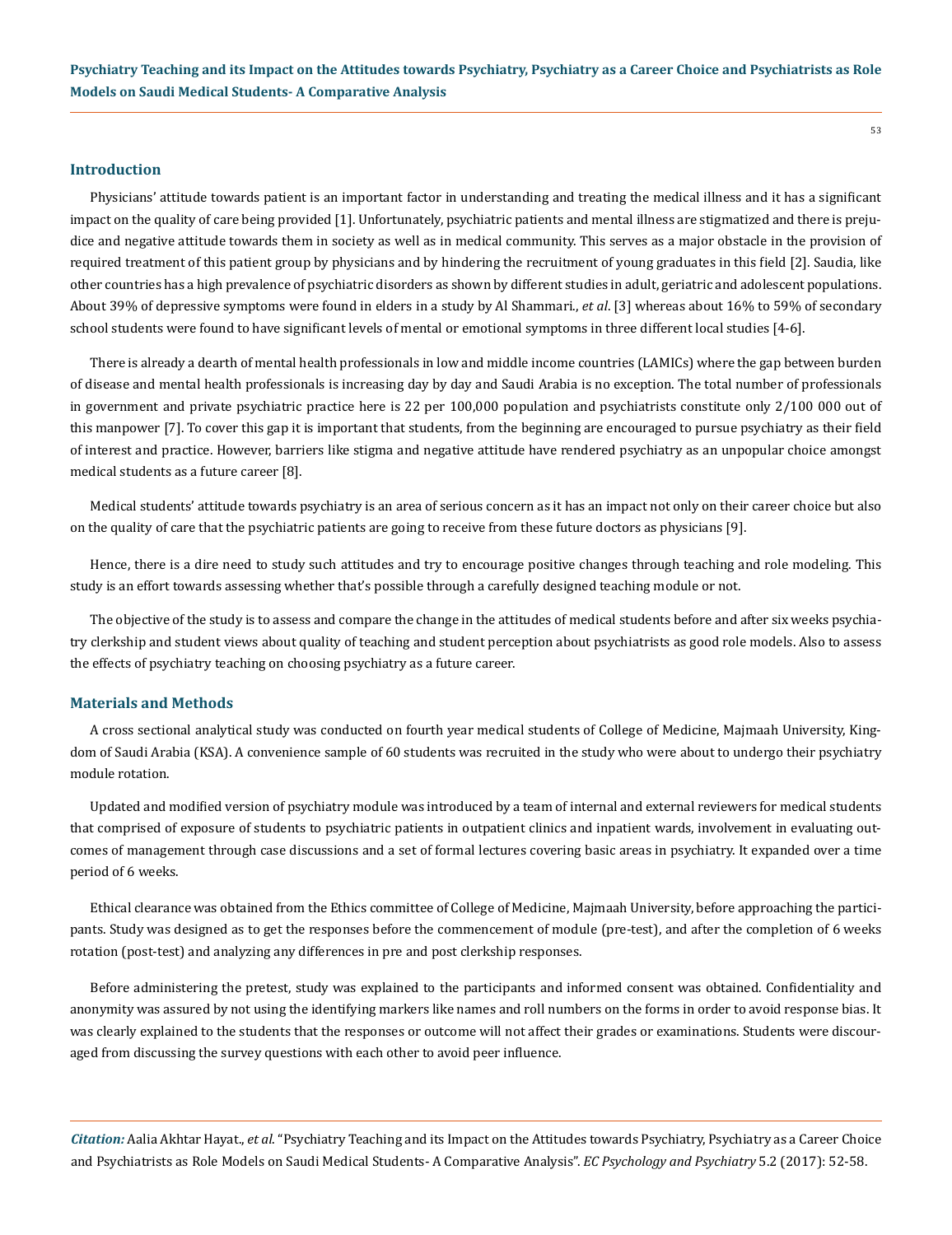The questionnaire used was 30 item Attitude towards psychiatry (ATP) scale [10].

ATP measures attitude towards psychiatry using a 5 point Likert scale ranging from strongly agree to strongly disagree and it was first designed and validated for use in medical students. It has questions about attitude towards psychiatry as a discipline, psychiatric patients, psychiatric illness, treatment methods, psychiatrists, psychiatric institutions, psychiatric teaching and psychiatry as a career choice. Half of the statements [15] are positive and half [15] are negative. Positive items are scored from 5 - 1 whereas negative items are inversely coded. ATP generates a total score ranging from 30 - 150. The higher the score, the more positive the attitude towards psychiatry. A score of more than 90 would indicate a positive attitude towards psychiatry [10].

In addition to ATP, demographic details, specific questions about the module, method of teaching and teachers were also inquired in order to serve the study objectives. Demographic data included age, gender, marital status and nationality.

The questionnaire was self-administered and without the presence of teachers in order to provide a comfortable environment.

The data obtained was subjected to descriptive analysis using SPSS version 23.0.

Total score of each student was calculated by adding the score of individual item responses and a mean ATP and standard deviation (SD) were calculated for the pretest and the posttest items. Frequencies and percentages were calculated for each pre and posttest responses.

A comparison was made between the pre and post clerkship mean ATP scores using paired sample t test. Frequencies and percentages of individual items' responses were calculated after adding up the strongly agree and agree responses as one entity (agree) and adding up strongly disagree and disagree responses as another (disagree) for the ease of analysis. Pre and post responses were then compared using Pearson Chi Square test and Fisher Price test for every item to observe the difference between quantitative variables. One way analysis of variance was applied to compare means between more than two group means. An association between Attitude towards psychiatry score and psychiatry as a career choice was found out using Pearson correlation test. All results were considered significant at p value < 0.05.

### **Results**

Total number of students in our study was 60. All of them completed the pre and posttest, achieving a response rate of 100%. However out of these, some responses were deleted due to multiple or incomplete answers.

All of the participants were Saudi male students. Ages ranged from 17 to 28 years with a mean age of 23.81 (±0.76) 0.76. Almost onequarter (25%) were married.

Before the psychiatry rotation, the students had a mean ATP score of 102.03 ( $\pm$  13.530) while post rotation mean ATP score was 113.087 (± 15.669). The difference was found to be clinically significant with a p value of 0.009. ATP scores ranged from 73 - 148 for both, pre and posttest groups.

The percentage of participants who wanted to choose psychiatry as a career choice in future increased from 14.81% pretest to 25.92% posttest, showing a positive change in attitude towards career choice after rotation however the difference was not statistically significant (0.536). Details are given in table 1.

*Citation:* Aalia Akhtar Hayat., *et al*. "Psychiatry Teaching and its Impact on the Attitudes towards Psychiatry, Psychiatry as a Career Choice and Psychiatrists as Role Models on Saudi Medical Students- A Comparative Analysis". *EC Psychology and Psychiatry* 5.2 (2017): 52-58.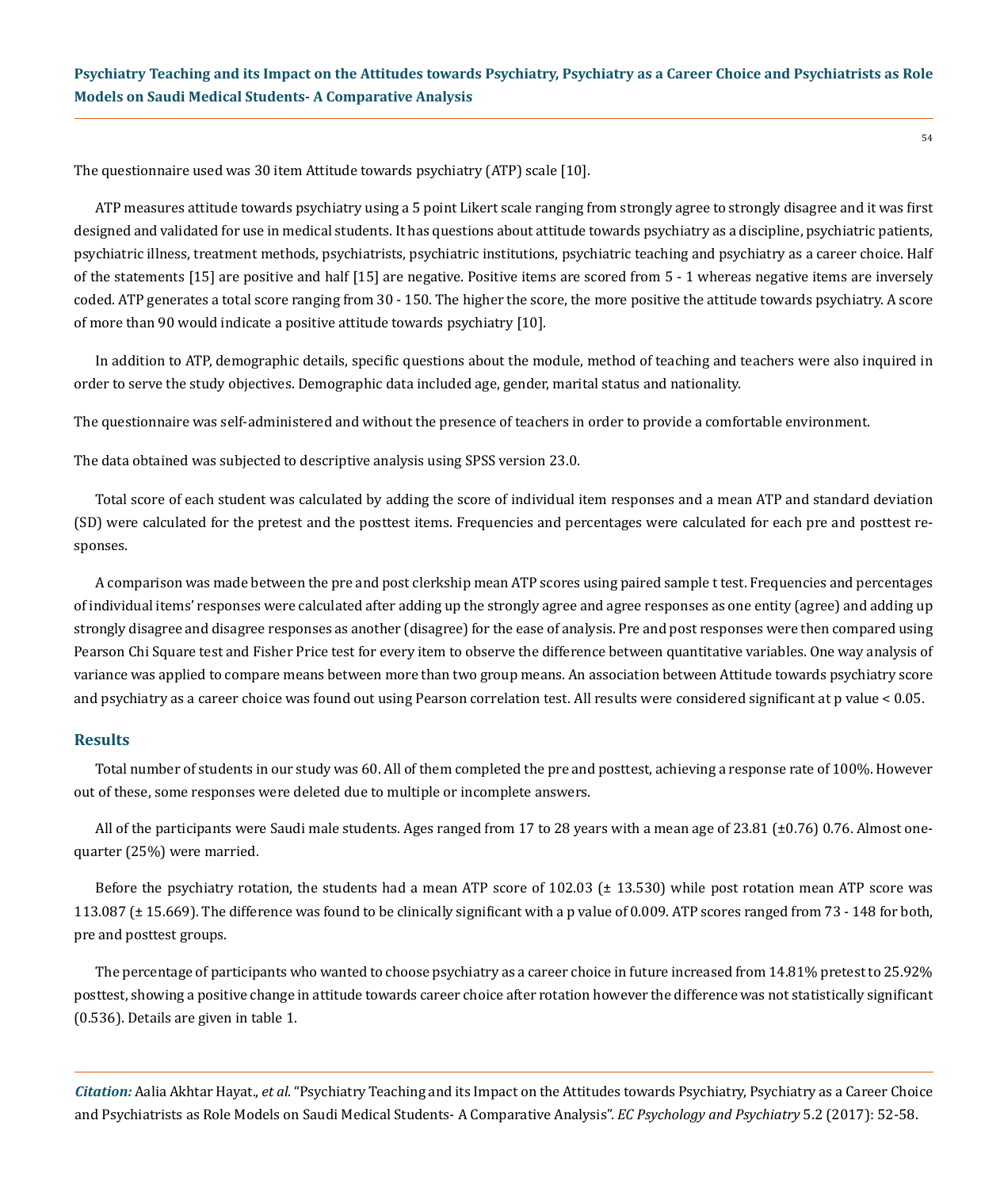| <b>Questions other than ATP 30</b>         | <b>Pre teaching</b> |                | <b>Post teaching</b> |        |                | <b>Pearson-Chi Square</b> |       |
|--------------------------------------------|---------------------|----------------|----------------------|--------|----------------|---------------------------|-------|
|                                            | Agree               | <b>Neutral</b> | <b>Disagree</b>      | Agree  | <b>Neutral</b> | <b>Disagree</b>           |       |
| Psychiatrists are good role models         | 14.8%               | 81.4%          | 3.7%                 | 73.33% | 10%            | 16.6%                     | 0.00  |
|                                            | 8/54                | 44/54          | 2/54                 | 44/60  | 6/60           | 10/60                     |       |
| I would consider a career in psychiatry    | 14.8%               | 40.7%          | 44.4%                | 25.9%  | 40.7%          | 33.3%                     | 0.536 |
| after completing my undergraduate          | 8/54                | 22/54          | 24/54                | 14/54  | 22/54          | 18/54                     |       |
| studies                                    |                     |                |                      |        |                |                           |       |
| Majority of the students report that there | 41.3%               | 44.8%          | 13.7%                | 73.3%  | 20%            | $6.6\%$                   | 0.046 |
| psychiatric undergraduate training has     | 24/58               | 26/58          | 8/58                 | 44/60  | 12/60          | 4/60                      |       |
| been valuable                              |                     |                |                      |        |                |                           |       |
| On average psychiatrists make less         | 10%                 | 50%            | 40%                  | 13.3%  | 20%            | 66.6%                     | 0.05  |
| money than other specialties               | 6/60                | 30/60          | 24/60                | 8/60   | 12/60          | 40/60                     |       |

*Table 1: Questions other than ATP 30 with significant change in response post teaching.*

The effect of clinical rotation on perception about psychiatrists as role models changed significantly and increased from 14.8% pretest to 73.33% posttest and the difference was found to be statistically significant with a p value equal to 0.000. Similarly, on item regarding perception of students about teaching being valuable a significant change in attitude was found with an increase from 41.38% to 73.33% with a p value of 0.046.

A strong correlation was found between item about career choice and the ATP score, strengthening the fact that higher the ATP and more positive the attitude of students about psychiatry, more eager they were to choose psychiatry as a future career. The students that had lowest ATP score disagreed strongly on choice of psychiatry as a future career. Using ANOVA the value was found to be 0.031.

The students' views regarding prognosis of psychiatric diseases improved significantly post teaching, with a p value of 0.008 on comparing pre and post test scores. Details are given in table 2.

| <b>Questions From ATP 30 with p</b>                                                |                | <b>Pre Teaching</b> |                 | <b>Post Teaching</b> |                 |                 | <b>Pearson Chi Square</b> |
|------------------------------------------------------------------------------------|----------------|---------------------|-----------------|----------------------|-----------------|-----------------|---------------------------|
| value $< 0.05$                                                                     | Agree          | <b>Neutral</b>      | <b>Disagree</b> | Agree                | <b>Neutral</b>  | <b>Disagree</b> |                           |
| With the form of therapy at hand<br>most psychiatric patients improve              | 56.6%<br>34/60 | 40%<br>24/60        | 3.3%<br>2/60    | 83.3%<br>50/60       | $6.6\%$<br>4/60 | 10%<br>6/60     | 0.008                     |
| Most of the so called facts in<br>psychiatry are really just vague<br>speculations | 26.6%<br>16/60 | 60%<br>36/60        | 13.3%<br>8/60   | 16.6%<br>10/60       | 36.6%<br>22/60  | 46.6%<br>28/60  | 0.019                     |

*Table 2: Questions from ATP 30 that showed significant change in response post teaching.*

However views about facts in psychiatry being vague speculations also raised significantly posttest as shown by a p value of 0.019.

### **Discussions**

Our study explored the impact of psychiatry teaching on the attitudes of medical students about psychiatry and results found positive impact of such training as not only in improving the attitude about this subject but also about psychiatrists as role model and about psychiatry as a future career choice.

Most of the studies done previously [2,8,10,11,14] also showed positive impact, even though the results were not found to be statistically significant in all of them. In contrast, few studies also found that exposure of students towards any such teaching module has statistically no effect on change of attitude at all [12,13] as summarized in table 3 below.

*Citation:* Aalia Akhtar Hayat., *et al*. "Psychiatry Teaching and its Impact on the Attitudes towards Psychiatry, Psychiatry as a Career Choice and Psychiatrists as Role Models on Saudi Medical Students- A Comparative Analysis". *EC Psychology and Psychiatry* 5.2 (2017): 52-58.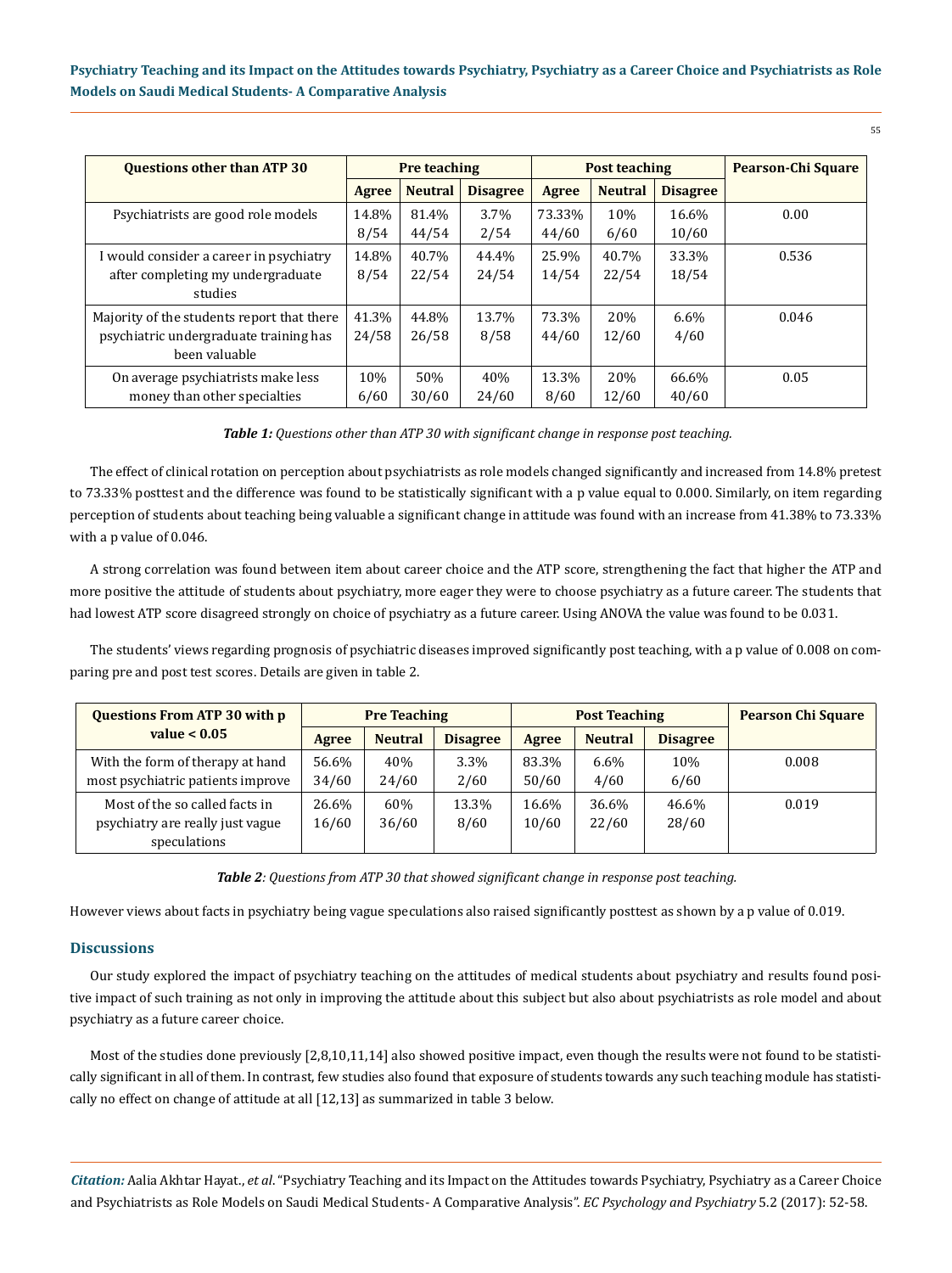56

| Year | <b>Study</b>                 | <b>Attitudes</b> |
|------|------------------------------|------------------|
| 1982 | Burra p., <i>et al.</i> [10] | Positive         |
| 1992 | Araya., <i>et al.</i> [11]   | Positive         |
| 2002 | Al -Ansari., et al. [12]     | No change        |
| 2005 | Galka., <i>et al</i> . [13]  | No change        |
| 2012 | Raj Konwar., et al. [2]      | Positive         |
| 2015 | Lyons Z., et al. [8]         | Positive         |
| 2016 | Qubtan AA., et al. [14]      | Positive         |

#### *Table 3: Studies showing effect of psychiatry exposure on medical students' attitude towards the subject.*

The baseline result of ATP in our sample was 102.03 which is reflecting a fairly positive attitude of medical students towards the subject before the psychiatry teaching. Similar results were seen in a comparative study of students over time in Ireland by Conner., *et al*. [9] where the authors postulated that it could be due the improvement of general opinion and social image about psychiatry over years and same can be applied here.

Similarly the studies by several researchers from different parts of world showed positive change in attitude after the clerkship however all couldn't find any statistical significance.

The question about career choice, "I would like to be a psychiatrist" yielded a response of agree in 14.8% individuals pretest that rose to a 25.9% posttest. Interestingly, number of neutral responses remained unaffected i.e. 11/27%. This neutral group might be representing the student group who already have a career choice other than psychiatry or who have not considered any career choice as such till that time. In any case, this group might be a good target to work upon so their interest in this field may grow.

Though there was a positive shift in the attitude towards career choice post teaching, it was not clinically significant. There were a few studies with results in contrast to ours which found no differences in career choice after teaching [15,16]. However, similar results have been found in other studies by Conner., *et al.* [9], Brokingten., *et al.* [17], Bulbena., *et al.* [18], Rodrigo., *et al.* [19] and Lyons., *et al.* [8]. There was difference in percentage change reported amongst studies like Lyons., *et al.* found a raise from 4.6% to 10.5% [8], whereas Mowbray., *et al.* found that 65%, of students choose psychiatry post-graduation [20] which is quiet high as compared to our posttest results.

But these positive results only imply that the clinical module with its emphasis on integrated clinical teaching like this one has capacity to increase the students interest in the specialty for time being however the long term effects need to be studied as these expressed interests are not seen being translated into actual recruitments in psychiatry [9]. So long term effects need to be studied as well.

Students showed positive responses to questions regarding quality of teaching, teachers and curriculum that were added along with ATP 30 questions, in order to assess the students' views about the effectiveness of reviewed curriculum. It was encouraging that psychiatrists were rated as good role models and the percentage rose from 14.81% pre rotation to 73.33% posttest as teachers are a key factor in influencing a change in attitude and career choice of students [21]. This result was similar to other studies such as the done by Lyons., *et al*. [8].

In answer to question regarding the module being valuable, students responded positively at baseline. 41.38% agreed with the statement which rose to 73.33% after attending the psychiatry rotation and the difference was found to be statistically significant with a value of 0.046. The result was similar to findings by Rodrigo., *et al*. which found that there was an overall increase in the concept of holistic approach and better understanding of the patients by the medical students after completing their psychiatry teaching.

*Citation:* Aalia Akhtar Hayat., *et al*. "Psychiatry Teaching and its Impact on the Attitudes towards Psychiatry, Psychiatry as a Career Choice and Psychiatrists as Role Models on Saudi Medical Students- A Comparative Analysis". *EC Psychology and Psychiatry* 5.2 (2017): 52-58.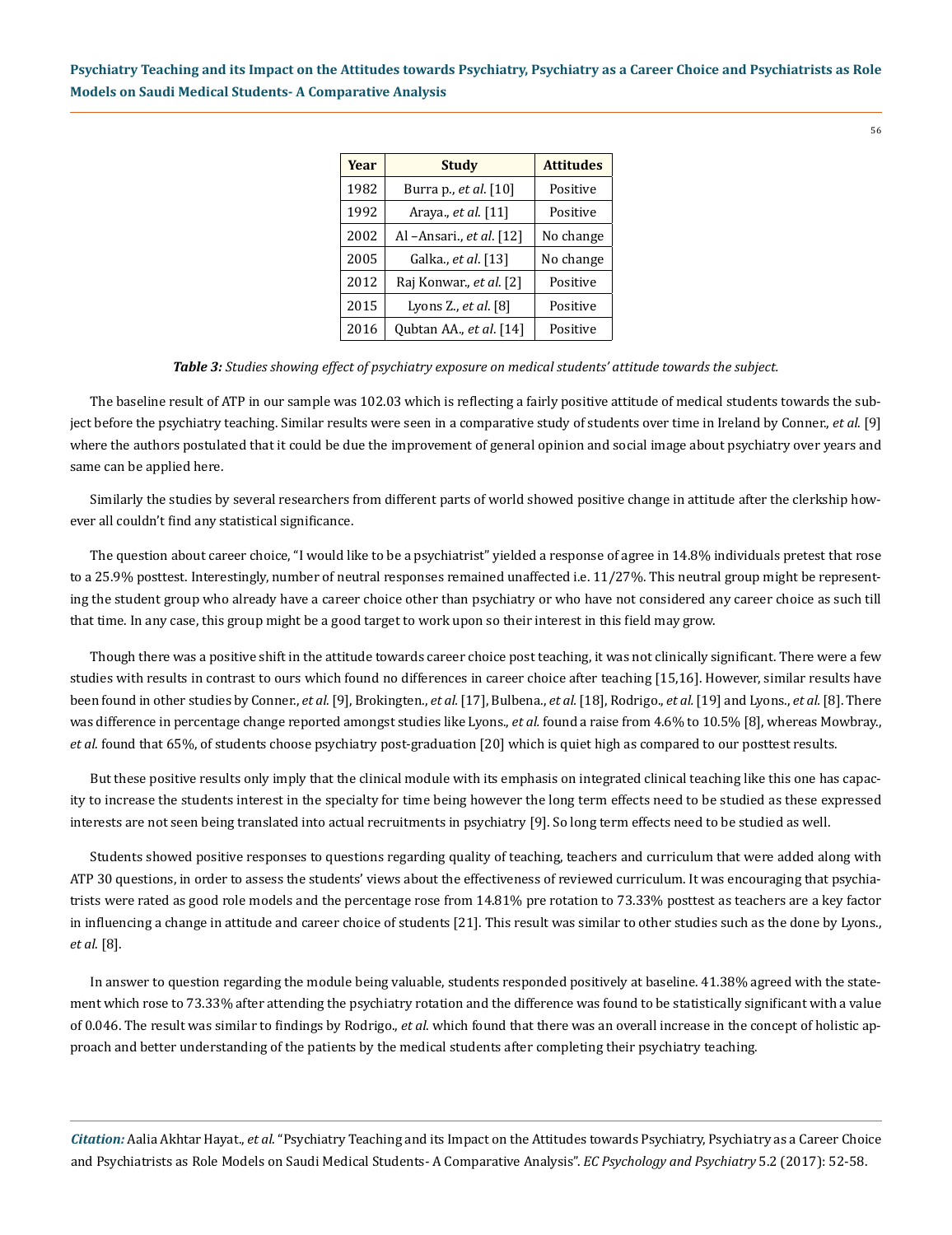The views of students regarding the increasing choice in therapies and prognosis of psychiatric patients being better also significantly changed post teaching. This was consistent with other studies such as by O'Conner., *et al* [9]. This is an important finding because it may help to nullify the stigma and negative attitude towards psychiatric illness amongst future doctors that they are untreatable or have a poor prognosis.

One important finding was a significant change in students' attitude posttest regarding facts in psychiatry being just vague speculations. This was a negative finding which provides future food for thought as to how the facts and scientific evidence can be presented and taught in a manner that medical students are more conducive to develop their understanding in this area.

#### **Conclusion**

The study has found that a well-tailored psychiatric teaching module has made a significant change in the medical students' attitude towards psychiatry. They deem this teaching highly valuable, consider psychiatrists as good role model and their wish to pursue this field in future has increased post teaching. Weather this actually translates into more recruitment in psychiatry in future or not, at least this will result in medical students having a good learning of psychiatry as an integral part of medicine in order to deliver a holistic care to the patient.

The findings of this study are encouraging to other medical colleges as well which have recently introduced psychiatry training in the under graduate years. Replicating this study in other medical colleges can yield useful information that can help in further improvement of under graduate training in psychiatry.

### **Acknowledgements**

We are grateful to Mr Waqas Sami, Biostatistician, College of Medicine, Majmaah University, KSA for statistical analysis of the data. We would like to thank the students who participated in the study.

#### **Conflict of Interest**

There is no competing interests and no funding from anywhere.

### **Bibliography**

- 1. O' Connor K., *et al*[. "Attitudes towards patients with mental illness in Irish medical students".](https://www.ncbi.nlm.nih.gov/pubmed/23605088) *Irish Journal of Medical Science* 182.4 [\(2013\): 679-685.](https://www.ncbi.nlm.nih.gov/pubmed/23605088)
- 2. Raaj Konwar., *et al*[. "Does psychiatry rotation in undergraduate curriculum bring about a change in the attitude of medical student](https://www.ncbi.nlm.nih.gov/pmc/articles/PMC3830164/)  [toward concept and practice of psychiatry: A comparative analysis".](https://www.ncbi.nlm.nih.gov/pmc/articles/PMC3830164/) *Industrial Psychiatry Journal* 21.2 (2012): 144-147.
- 3. [Al-Shammari SA and Al-Subaie A. "Prevalence and Correlates of Depression among Saudi Elderly. International Journal of Geriatric](https://www.ncbi.nlm.nih.gov/pubmed/10479745)  Psychiatry". *[International Journal of Geriatric Psychiatry](https://www.ncbi.nlm.nih.gov/pubmed/10479745)* 14.9 (1999): 739-747.
- 4. [Asal AR and Abdel-Fattah MM. "Prevalence, Symptomatology, and Risk Factors for Depression among High School Students in Saudi](https://www.ncbi.nlm.nih.gov/pubmed/21857611) Arabia". *[Neurosciences \(Riyadh\)](https://www.ncbi.nlm.nih.gov/pubmed/21857611)* 12.1 (2007): 8-16.
- 5. [Al-Gelban KS. "Depression, anxiety and stress among Saudi adolescent school boys".](https://www.ncbi.nlm.nih.gov/pubmed/17319315) *Journal of the Royal Society for the Promotion of Health* [127.1 \(2006\): 33-37.](https://www.ncbi.nlm.nih.gov/pubmed/17319315)
- 6. [Al-Gelban KS. "Prevalence of Psychological Symptoms in Saudi Secondary School girls in Abha, Saudi Arabia".](https://www.ncbi.nlm.nih.gov/pmc/articles/PMC2841454/) *Annals of Saudi Medicine* [29.4 \(2009\): 275-279.](https://www.ncbi.nlm.nih.gov/pmc/articles/PMC2841454/)
- 7. Qureshi NA., *et al*[. "Mental health system in Saudi Arabia: an overview".](https://www.ncbi.nlm.nih.gov/pmc/articles/PMC3743653/) *Neuropsychiatric Disease and Treatment* 9 (2013): 1121-1135.

*Citation:* Aalia Akhtar Hayat., *et al*. "Psychiatry Teaching and its Impact on the Attitudes towards Psychiatry, Psychiatry as a Career Choice and Psychiatrists as Role Models on Saudi Medical Students- A Comparative Analysis". *EC Psychology and Psychiatry* 5.2 (2017): 52-58.